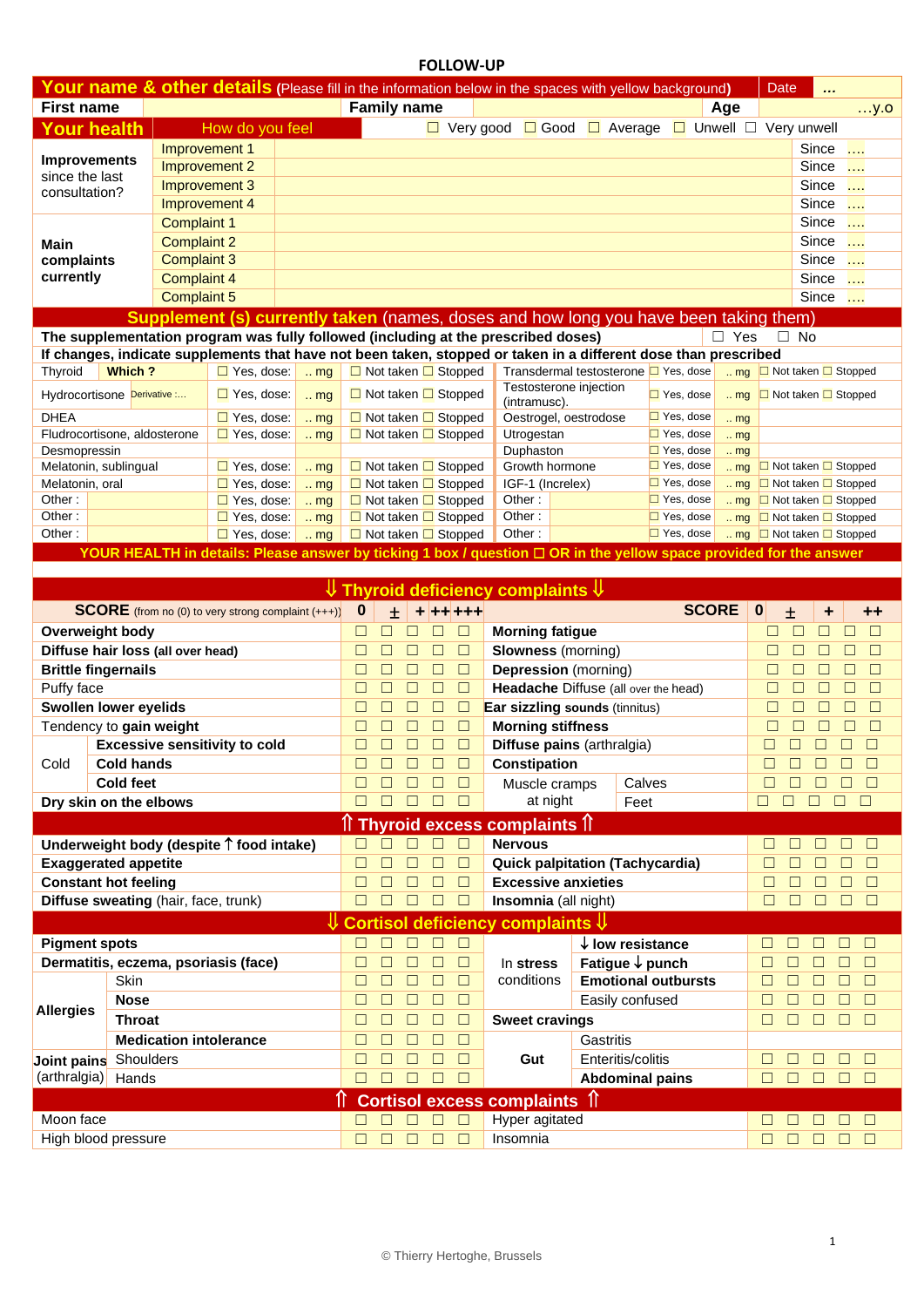## **FOLLOW-UP**

| Aldosterone deficiency complaints $\Downarrow$                                                  |                                                      |        |              |             |                                                                  |                                 |                                                              |               |                                                                   |                                             |  |
|-------------------------------------------------------------------------------------------------|------------------------------------------------------|--------|--------------|-------------|------------------------------------------------------------------|---------------------------------|--------------------------------------------------------------|---------------|-------------------------------------------------------------------|---------------------------------------------|--|
| <b>SCORE</b> (from no (0) to very strong complaint (+++)                                        |                                                      |        | $\pm$        |             |                                                                  | $+ + + + + +$                   |                                                              |               | <b>SCORE</b>                                                      | $\boldsymbol{0}$<br>土<br>٠<br>+++           |  |
| Low blood pressure                                                                              |                                                      |        |              |             |                                                                  |                                 |                                                              |               | Difficulty focusing, foggy sight                                  | $\Box$<br>$\Box$                            |  |
| Drowsy when standing up (orthostatism)                                                          |                                                      |        |              |             |                                                                  | $\Box$                          | <b>Salty food cravings</b>                                   |               |                                                                   | □<br>П                                      |  |
| Feeling better if lying on a bed (supine)                                                       |                                                      |        |              | $\Box$      | □                                                                | $\Box$                          |                                                              |               | Frequent daytime urination (pollakiuria)                          | $\Box$<br>$\Box$<br>□                       |  |
|                                                                                                 |                                                      |        |              |             |                                                                  | Aldosterone excess complaints 1 |                                                              |               |                                                                   |                                             |  |
| Swollen<br>Feet (in late afternoon, evening                                                     |                                                      |        | $\Box$       | $\Box$      | $\Box$                                                           | <u>and</u>                      | <b>High blood pressure</b>                                   |               |                                                                   | $\Box$<br>$\Box$<br>$\Box$<br>$\Box$        |  |
|                                                                                                 |                                                      |        |              |             |                                                                  |                                 | DHEA deficiency complaints $\,\Downarrow\,$                  |               |                                                                   |                                             |  |
| <b>Armpit hair loss</b><br><b>Body</b>                                                          |                                                      |        |              | П           | $\Box$                                                           | $\Box$                          | <b>Dry</b>                                                   |               | Dry eyes                                                          | $\Box$<br>$\Box$<br>□<br>□<br>$\Box$        |  |
| hair                                                                                            | <b>Pubic hair loss</b>                               |        |              | П           | □                                                                | $\Box$                          |                                                              |               |                                                                   |                                             |  |
|                                                                                                 |                                                      |        |              |             |                                                                  |                                 | DHEA excess complaints 1                                     |               |                                                                   |                                             |  |
| Acne                                                                                            |                                                      | $\Box$ | $\Box$       |             | $\begin{array}{c c c c c} \hline \Box & \Box & \Box \end{array}$ |                                 | Scalp hair loss (women)                                      |               |                                                                   | $\Box$<br>$\Box$<br>$\Box$ $\Box$<br>$\Box$ |  |
|                                                                                                 |                                                      |        |              |             |                                                                  |                                 | Insulin deficiency complaints $\mathcal V$                   |               |                                                                   |                                             |  |
|                                                                                                 | Emaciated (thin) face                                |        |              |             |                                                                  | □                               |                                                              |               | <b>Triceps</b>                                                    | П                                           |  |
|                                                                                                 | Thin ( $\downarrow$ fat & muscles)                   | □      |              | $\Box$      | $\Box$                                                           | $\Box$                          | <b>Droopy</b>                                                |               | <b>Buttocks</b>                                                   |                                             |  |
|                                                                                                 |                                                      |        |              |             |                                                                  |                                 | <b>↑ Insulin excess complaints</b>                           |               |                                                                   |                                             |  |
| Overweight body                                                                                 |                                                      |        |              |             |                                                                  | $\Box$                          |                                                              | Abdomen       |                                                                   | □                                           |  |
| <b>Obese</b>                                                                                    | Face                                                 |        |              |             |                                                                  | $\Box$                          | <b>Obese</b>                                                 | <b>Hips</b>   |                                                                   | П                                           |  |
| (fatty)                                                                                         |                                                      |        |              |             |                                                                  |                                 |                                                              |               |                                                                   |                                             |  |
|                                                                                                 | <b>Breasts</b>                                       | $\Box$ |              |             |                                                                  | П                               |                                                              | <b>Thighs</b> |                                                                   | $\Box$<br>П<br>П                            |  |
|                                                                                                 | ⇓                                                    |        |              |             |                                                                  |                                 | Thymosin-alpha-1 deficiency complaints↓                      |               |                                                                   |                                             |  |
|                                                                                                 | Ears (otitis)<br>Nose (cold)                         | $\Box$ |              |             | □                                                                | $\Box$<br>$\Box$                |                                                              |               | Lyme disease<br><b>Epstein-Barr (mononucleosis)</b>               | П<br>П                                      |  |
|                                                                                                 | Throat (pharyngitis)                                 | ⊔      |              |             |                                                                  | □                               | <b>Chronic</b><br>infections                                 |               | Therapy-resistant acne                                            | П                                           |  |
| <b>Recurrent</b><br>infections                                                                  | <b>Bronchitis</b>                                    | $\Box$ |              |             | $\Box$                                                           | $\Box$                          |                                                              |               | <b>Hepatitis B</b>                                                | $\Box$<br>П<br>E<br>П                       |  |
|                                                                                                 | Lips (herpes labialis)                               | $\Box$ |              |             |                                                                  | □                               | Cancer                                                       |               | Currently - type ?                                                | Name                                        |  |
|                                                                                                 | <b>Herpes</b>                                        |        |              |             |                                                                  |                                 |                                                              |               |                                                                   |                                             |  |
| Genital (h. genitalis)<br>□<br>$\Downarrow$ Low Testosterone & Estrogen complaints $\Downarrow$ |                                                      |        |              |             |                                                                  |                                 |                                                              |               |                                                                   |                                             |  |
|                                                                                                 |                                                      |        |              |             |                                                                  |                                 |                                                              |               |                                                                   |                                             |  |
|                                                                                                 |                                                      |        |              |             |                                                                  | □                               |                                                              |               |                                                                   | $\Box$                                      |  |
| Pale-face<br>Dry eyes                                                                           |                                                      | $\Box$ |              |             | П                                                                | □                               |                                                              |               | Permanent fatigue (whole day)<br>Permanent depression (whole day) | П                                           |  |
| Joint                                                                                           | <b>Neck</b> (cervical)                               | $\Box$ |              |             |                                                                  | $\Box$                          | <b>Memory loss</b>                                           |               |                                                                   | П<br>Г<br>$\Box$                            |  |
| pains                                                                                           | Middle or lower back (dorsal)                        | $\Box$ |              |             |                                                                  | $\Box$                          |                                                              |               | Hot flushes (face, upper chest)                                   | П<br>$\Box$                                 |  |
| (arthralgia)                                                                                    | <b>Knees</b>                                         | □      |              |             |                                                                  | $\Box$                          |                                                              |               | Sweat outbursts (face, upper chest)                               | П<br>Г<br>□                                 |  |
|                                                                                                 | Heart pains at stress/exercise                       | □      |              | □           | □                                                                | $\Box$                          | Sexual                                                       |               | $\downarrow$ Low desire (libido)                                  | П<br>П<br>□                                 |  |
| Urinary incontinence                                                                            |                                                      | $\Box$ | $\Box$       | $\Box$      | $\Box$                                                           |                                 |                                                              |               | ↓ Low potency (orgasm)                                            | $\Box$<br>$\Box$<br>$\Box$                  |  |
|                                                                                                 |                                                      |        |              |             |                                                                  |                                 | $\Downarrow$ Testosterone deficiency complaints $\Downarrow$ |               |                                                                   |                                             |  |
| <b>Arm Muscles</b>                                                                              | $\downarrow$ Muscle strength                         | □      |              |             | $\Box$                                                           | □                               | Bruising (proneness to)                                      |               |                                                                   | $\Box$<br>$\Box$                            |  |
|                                                                                                 | $\downarrow$ Muscle volume                           | ⊔<br>П |              |             | $\Box$<br>$\Box$                                                 | □<br>$\Box$                     |                                                              |               | Quickly tired when exercizing/doing sport                         | $\Box$<br>$\Box$<br>$\Box$<br>$\Box$        |  |
| <b>Obese</b>                                                                                    | <b>Hips</b><br><b>Thighs: Cellulite</b>              | □      |              |             | $\Box$                                                           | $\Box$                          | <b>Excessive emotions</b>                                    |               | <b>Excessive hesitations, worrying</b>                            | □<br>$\Box$<br>□<br>П                       |  |
|                                                                                                 |                                                      |        |              |             |                                                                  |                                 |                                                              |               |                                                                   |                                             |  |
|                                                                                                 | <b>WOMEN only:</b><br>Upper scalp (vertex) hair loss | П      |              | П           | $\Box$                                                           | $\Box$                          | <b>Estrogen deficiency complaints</b>                        |               | $\Box$ Regular: 27-31 days                                        |                                             |  |
|                                                                                                 | Hair appearing in the face                           | □      | Г            | П           | $\Box$                                                           | $\Box$                          | <b>Menst</b><br>rual                                         |               | □ Short: $\leq$ 26 days □ Long ≥ 32 days                          |                                             |  |
|                                                                                                 | Droopy breasts (ptosis)                              | $\Box$ | П            | $\Box$      | $\Box$                                                           | $\Box$                          | cycles                                                       |               | $\Box$ Alternatively, short/long cycles                           |                                             |  |
|                                                                                                 |                                                      |        |              |             |                                                                  |                                 |                                                              |               | $\Box$ No mens.<br>Poor menst.                                    | □<br>E                                      |  |
|                                                                                                 |                                                      |        |              |             |                                                                  |                                 |                                                              |               | >6 months                                                         |                                             |  |
|                                                                                                 | <b>Bladder infections (cystitis)</b>                 | □      | П<br>□       | □<br>$\Box$ | $\Box$                                                           | $\Box$                          | Menstruatio                                                  |               | Depressed (during menstr.)                                        | П<br>П<br>П<br>П<br>$\Box$                  |  |
| Dry vagina                                                                                      |                                                      | □      |              |             | $\Box$                                                           | $\Box$                          | n                                                            |               | Headaches (during menstr.)<br>Intermittent violent                | $\Box$<br>□<br>□<br>$\Box$<br>$\Box$        |  |
|                                                                                                 | Dyspareunia (painful intercourse)                    | □      | $\mathbf{1}$ | $\Box$      | $\Box$                                                           | □                               |                                                              |               | cramps (spasmodic                                                 | □<br>П<br>$\Box$<br>$\Box$                  |  |
|                                                                                                 |                                                      |        |              |             |                                                                  |                                 |                                                              |               | dysmenorrhea)                                                     |                                             |  |
|                                                                                                 | WOMEN only: $\Downarrow$                             |        |              |             |                                                                  |                                 |                                                              |               | Progesterone deficiency complaints $\Downarrow$                   |                                             |  |
| <b>Before</b><br>menstruati                                                                     | <b>Painfully swollen breasts</b>                     |        |              |             | $\Box$                                                           | $\Box$                          |                                                              |               | Heavy blood loss (menorrhagia)                                    | $\Box$<br>$\Box$<br>□<br>□<br>$\Box$        |  |
| on: PMS                                                                                         |                                                      | $\Box$ | П            | $\Box$      | $\Box$                                                           | $\Box$                          | During<br>menstruat                                          |               |                                                                   |                                             |  |
| (premen-<br>strual                                                                              | <b>Irritability</b>                                  |        |              |             |                                                                  |                                 | ion (PMT)                                                    |               | <b>Constantly painful</b><br>(Constant dysmenorrhea)              | $\Box$<br>$\Box$<br>$\Box$<br>$\mathsf{L}$  |  |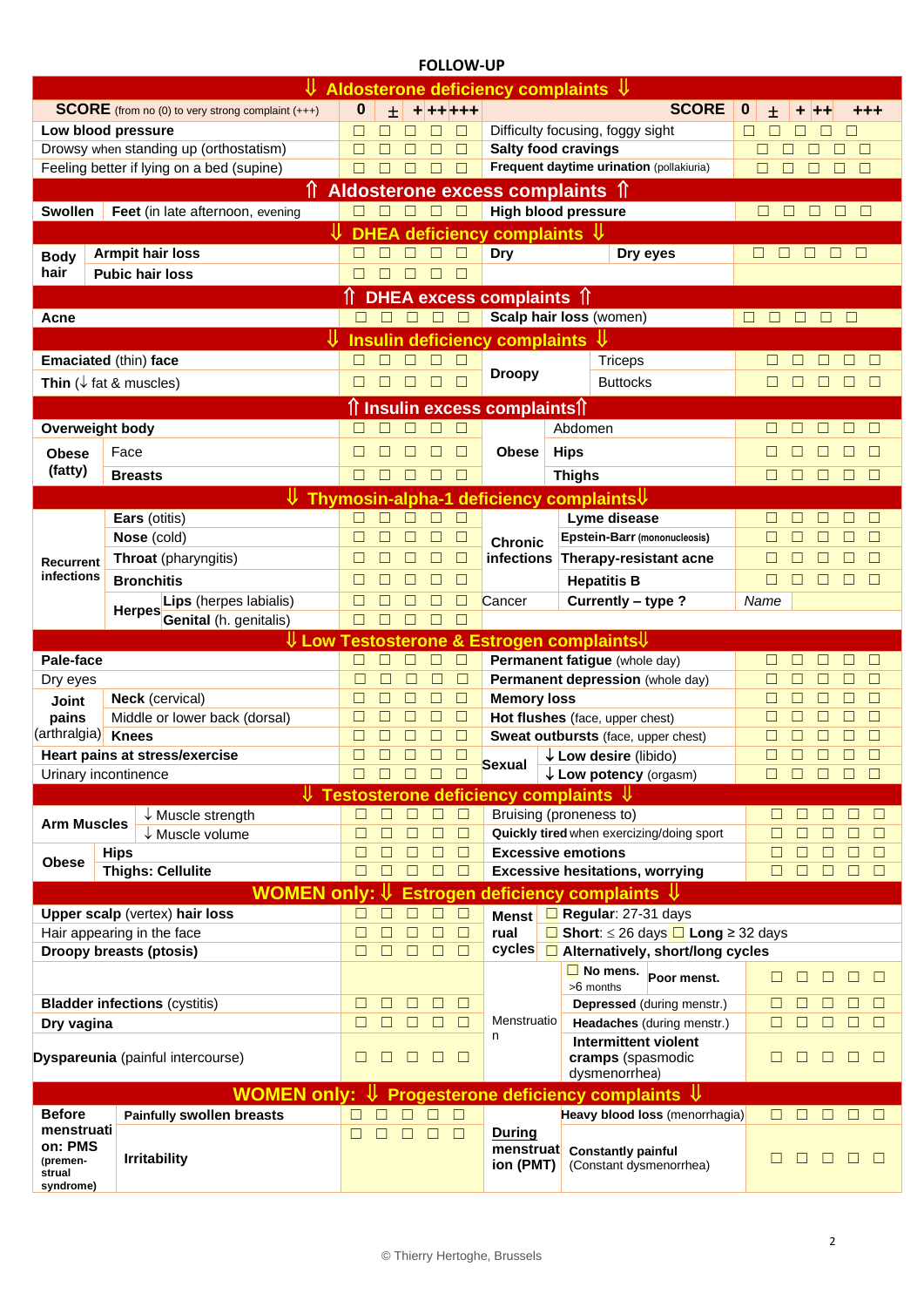## **FOLLOW-UP**

|                                   | <b>MEN only: 1 Estrogen excess</b>                                                                  |                                                                                        |                                      |                  | V Progesterone deficiency complaints                                                                  | ୀ                                                               |                                                                                     |             |               |             |             |                  |
|-----------------------------------|-----------------------------------------------------------------------------------------------------|----------------------------------------------------------------------------------------|--------------------------------------|------------------|-------------------------------------------------------------------------------------------------------|-----------------------------------------------------------------|-------------------------------------------------------------------------------------|-------------|---------------|-------------|-------------|------------------|
|                                   | <b>SCORE</b> (from no (0) to very strong complaint (+++)                                            | $\mathbf{0}$<br>$\pm$                                                                  | ٠                                    | $++$ +++         | <b>SCORE</b>                                                                                          |                                                                 |                                                                                     |             | 士             | ٠           | $^{++}$     | $^{++}$          |
| Erection                          | ↓ Morning erection                                                                                  | □                                                                                      |                                      | Е                | Prostate                                                                                              |                                                                 | Difficulty to urinate (dysuria)                                                     | □           | □             |             |             |                  |
| s                                 | $\downarrow$ Frequency                                                                              | $\Box$                                                                                 | П<br>П                               | $\Box$           |                                                                                                       |                                                                 | Painful urination (mictalgia)                                                       | П           | □             | □           | $\Box$      | □                |
|                                   |                                                                                                     |                                                                                        |                                      |                  |                                                                                                       | Testosterone excess complaints 1                                |                                                                                     |             |               |             |             |                  |
| <b>Red face</b>                   |                                                                                                     |                                                                                        | П                                    |                  | Impatient, dominant                                                                                   |                                                                 | Г                                                                                   |             |               |             | □           |                  |
| Oily hair                         |                                                                                                     | □                                                                                      |                                      | $\Box$           | Libido excess                                                                                         |                                                                 |                                                                                     | Г           |               |             |             | $\Box$           |
| Acne                              |                                                                                                     | П                                                                                      |                                      | $\Box$           | Erections                                                                                             |                                                                 | ↑↑ Frequency (men only)                                                             | Г           |               |             |             | $\Box$           |
|                                   | First 4 hours of the night                                                                          |                                                                                        |                                      |                  | Melatonin deficiency complaints                                                                       |                                                                 |                                                                                     |             |               |             |             |                  |
| <b>Difficulty</b><br>falling back | Superficial, agitated sleep<br>Worrying, anxious thoughts at night                                  |                                                                                        |                                      |                  |                                                                                                       |                                                                 |                                                                                     |             |               |             | П           |                  |
| asleep                            | Last 4 hours of the night                                                                           | П<br>$\Box$                                                                            | □<br>□                               | $\Box$           |                                                                                                       |                                                                 |                                                                                     | П           |               |             |             | $\Box$           |
|                                   |                                                                                                     |                                                                                        |                                      |                  | 1 Melatonin excess complaints <sup>1</sup>                                                            |                                                                 |                                                                                     |             |               |             |             |                  |
|                                   | 3-hour deep sleep then waking up wide awake                                                         | П<br>$\Box$                                                                            | $\Box$                               | $\Box$           |                                                                                                       | Heavy head in the morning                                       |                                                                                     | П           | $\Box$        |             |             | П                |
|                                   |                                                                                                     |                                                                                        |                                      |                  |                                                                                                       | Vasopressin deficiency complaints $\mathsf{\Psi}$               |                                                                                     |             |               |             |             |                  |
|                                   |                                                                                                     |                                                                                        |                                      |                  |                                                                                                       |                                                                 |                                                                                     |             |               |             |             |                  |
|                                   | Polydipsia (need to drink > 2L/day)                                                                 |                                                                                        |                                      | П                |                                                                                                       |                                                                 | Frequent daytime urination (pollakiuria)                                            |             |               |             |             | □                |
|                                   | Frequently urinating large urine volumes                                                            | П                                                                                      | П<br>П                               | □                |                                                                                                       |                                                                 | Need to urinate 2 or more times at night                                            | □           |               |             |             | $\Box$           |
| (polyuria) <sup>2</sup>           | ₩                                                                                                   |                                                                                        |                                      |                  | (nycturia)                                                                                            |                                                                 |                                                                                     |             |               |             |             |                  |
|                                   |                                                                                                     |                                                                                        |                                      |                  | Oxytocin deficiency complaints $\Psi$                                                                 |                                                                 |                                                                                     |             |               |             |             |                  |
|                                   | Avoid social contact (interaction w/others)<br>$\downarrow$ Warm heartedness $\downarrow$ affection |                                                                                        |                                      | $\Box$           | Absence of smile<br>Orgasm (men/women)                                                                |                                                                 | $\downarrow$ Frequency                                                              |             |               |             |             | П<br>П           |
|                                   |                                                                                                     |                                                                                        |                                      |                  |                                                                                                       |                                                                 |                                                                                     |             |               |             |             |                  |
|                                   |                                                                                                     |                                                                                        |                                      |                  | MSH deficiency complaints ${\color{red}\bigtriangledown}$                                             |                                                                 |                                                                                     |             |               |             |             |                  |
| <b>Easily sunburn</b>             | Intercourse frequency (facultative, non-obligatory question)                                        |                                                                                        |                                      | П                | Men:<br><b>Erections</b>                                                                              |                                                                 | $\downarrow$ Volume (hardness)<br>$\downarrow$ Persistence (duration)               |             |               |             |             | $\Box$<br>□      |
|                                   | $\Box$ ≥4x/week $\Box$ 2-3x/ week $\Box$ 1x/ week $\Box$ 1-3x/month $\Box$ Absent                   |                                                                                        |                                      |                  |                                                                                                       |                                                                 | $\downarrow$ Sexual potency for intercourse                                         | П           |               |             | $\Box$      | $\Box$           |
|                                   |                                                                                                     |                                                                                        |                                      |                  |                                                                                                       | $\Downarrow$ Growth hormone deficiency complaints $\Downarrow$  |                                                                                     |             |               |             |             |                  |
| Hair                              | <b>Thin hair</b>                                                                                    | $\Box$                                                                                 | П<br>П                               | П                |                                                                                                       | <b>Exhaustion</b>                                               |                                                                                     | П           |               |             |             | $\Box$           |
|                                   |                                                                                                     |                                                                                        |                                      |                  |                                                                                                       |                                                                 | Tired when in bed after                                                             |             |               |             |             |                  |
| Skin                              | Thin skin                                                                                           |                                                                                        |                                      |                  | Fati-gue                                                                                              | midnight                                                        |                                                                                     |             |               |             |             | П                |
| Cheeks                            | <b>Sagging cheeks</b>                                                                               | □                                                                                      |                                      | □                |                                                                                                       | Sleep needs > 9h                                                |                                                                                     | Е           |               |             | $\Box$      | $\Box$           |
|                                   | Nasolabial folds (nose-> mouth)                                                                     | □                                                                                      |                                      | $\Box$           |                                                                                                       | Feeling helpless to face problems                               |                                                                                     |             |               | □           | □           | $\Box$           |
| <b>Abdome</b>                     | Obese abdomen                                                                                       | П                                                                                      | П                                    | $\Box$           | <b>Mood swings</b>                                                                                    |                                                                 |                                                                                     | Г           |               |             | $\Box$      | $\Box$           |
| n                                 | Droopy abdomen                                                                                      | □                                                                                      |                                      | □                | Anxiety                                                                                               | Permanent anxiety                                               |                                                                                     |             |               |             | П           |                  |
| <b>Knees</b>                      | Fatty cushions above                                                                                | П                                                                                      |                                      |                  |                                                                                                       |                                                                 | $\downarrow$ inner peace                                                            |             |               |             |             | П                |
|                                   |                                                                                                     |                                                                                        |                                      |                  |                                                                                                       | 1 Growth hormone overdose complaints 1                          |                                                                                     |             |               |             |             |                  |
| Edema                             | Swollen nose                                                                                        | $\Box$<br>П                                                                            | $\Box$<br>П<br>$\Box$                |                  |                                                                                                       | Swollen hands (constantly : day &<br>night)                     |                                                                                     | □           | П             | $\Box$      | $\Box$      | $\Box$           |
|                                   | <b>Carpal tunnel</b> syndrome (tingling fingers)                                                    | $\Box$<br>П                                                                            | $\Box$<br>$\Box$                     | □                | Edema                                                                                                 |                                                                 | Swollen feet (constantly : day &                                                    | $\Box$      | П             | П           | $\Box$      | $\Box$           |
|                                   |                                                                                                     |                                                                                        |                                      |                  |                                                                                                       | night)                                                          |                                                                                     |             |               |             |             |                  |
|                                   |                                                                                                     |                                                                                        |                                      |                  |                                                                                                       | $\mathsf{\Psi}$ Magnesium deficiency complaints $\mathsf{\Psi}$ |                                                                                     |             |               |             |             |                  |
|                                   | <b>Tensed muscles in Lower back</b>                                                                 | П<br>П<br>П<br>$\Box$                                                                  | $\Box$<br>$\Box$<br>$\Box$<br>$\Box$ | $\Box$<br>$\Box$ | Afternoon fatigue                                                                                     | <b>Irritable in stress conditions</b>                           |                                                                                     | □<br>$\Box$ | □<br>$\Box$   | П<br>$\Box$ | П<br>$\Box$ | $\Box$<br>$\Box$ |
| Cramps - calves                   |                                                                                                     |                                                                                        |                                      |                  |                                                                                                       |                                                                 |                                                                                     |             |               |             |             |                  |
|                                   |                                                                                                     | $\Box$<br>$\Box$                                                                       | $\Box$<br>$\Box$                     | $\Box$           |                                                                                                       | Vitamin A deficiency complaints $\mathcal V$                    |                                                                                     |             |               |             |             | $\Box$           |
| Lips                              | Dry<br><b>Cracks</b>                                                                                | $\Box$<br>$\Box$                                                                       | $\Box$<br>$\Box$                     | $\Box$           | Dry, rough skin                                                                                       |                                                                 | <b>Upper back</b>                                                                   | □<br>$\Box$ | $\Box$<br>П   | $\Box$<br>П | □<br>П      | $\Box$           |
|                                   | Split in the middle of the tongue                                                                   | $\Box$<br>□                                                                            | $\Box$<br>$\Box$                     | $\Box$           | (follicular keratosis)<br><b>Upper arms</b><br><b>Night blindness</b> ( $\downarrow$ vision at night) |                                                                 |                                                                                     | $\Box$      | $\Box$        | $\Box$      | □           | $\Box$           |
|                                   |                                                                                                     | <b>U</b> Iron deficiency                                                               |                                      |                  | complaints $\Downarrow$                                                                               |                                                                 |                                                                                     |             |               |             |             |                  |
| <b>Brittle hair</b>               |                                                                                                     | □<br>П                                                                                 | $\Box$<br>П                          | $\Box$           |                                                                                                       | <b>Evening fatigue</b>                                          |                                                                                     | □           |               |             |             | $\Box$           |
| <b>Brittle fingernails</b>        |                                                                                                     | $\Box$<br>$\Box$<br>$\Box$<br>$\Box$<br>П                                              |                                      |                  | <b>Fatigue</b>                                                                                        | Falling asleep in front of the TV                               | П                                                                                   | $\Box$      | $\Box$        | $\Box$      | $\Box$      |                  |
|                                   |                                                                                                     |                                                                                        |                                      |                  |                                                                                                       |                                                                 |                                                                                     |             |               |             |             |                  |
|                                   | <b>Dandruff</b>                                                                                     | <b>Yeast infections, Candidiasis</b><br>$\Box$<br>$\Box$<br>$\Box$<br>$\Box$<br>$\Box$ |                                      |                  | Itching on the skin                                                                                   | □                                                               | П                                                                                   | □           | □             | $\Box$      |             |                  |
| Hair                              | <b>Itching</b>                                                                                      | $\Box$<br>$\Box$                                                                       | $\Box$<br>□                          | $\Box$           |                                                                                                       | Constant pressure on the head                                   |                                                                                     | □           | $\Box$        | $\Box$      | □           | $\Box$           |
| <b>SKIN</b>                       | <b>Armpits</b>                                                                                      | $\Box$<br>$\Box$                                                                       | $\Box$<br>$\Box$                     | $\Box$           |                                                                                                       |                                                                 | White vaginal discharge                                                             | Г           | $\Box$        | $\Box$      | $\Box$      | $\Box$           |
| Reddish,                          | <b>Inguinal folds</b>                                                                               | $\Box$<br>□                                                                            | $\Box$<br>$\Box$                     | $\Box$           | Women                                                                                                 |                                                                 | Reddish, inflamed                                                                   | $\Box$      | □             | $\Box$      | $\Box$      | $\Box$           |
| peeling<br>spots                  | <b>Between toes</b>                                                                                 | □<br>$\Box$                                                                            | $\Box$<br>$\Box$                     | $\Box$           |                                                                                                       | Vulva                                                           | <b>Itching</b>                                                                      | □           | □             | $\Box$      | □           | $\Box$           |
|                                   |                                                                                                     |                                                                                        |                                      | <b>Pollution</b> |                                                                                                       |                                                                 |                                                                                     |             |               |             |             |                  |
|                                   | Mobile phone: $\Box$ <5 min/day $\Box$ 6-15' $\Box$ 16-30' $\Box$ 31'-1h                            |                                                                                        |                                      |                  |                                                                                                       |                                                                 | Traffic                                                                             |             |               | $\Box$      | $\Box$      | $\Box$           |
|                                   | $\square$ 1-2h $\square$ > 2h                                                                       |                                                                                        |                                      |                  | Travel                                                                                                | Car                                                             | New car<2y                                                                          |             | $\square$ Yes |             | $\Box$ No   |                  |
| Tobacco                           | <b>Active</b>                                                                                       | $\Box$<br>$\Box$                                                                       | $\Box$<br>□                          | $\Box$           |                                                                                                       |                                                                 | <b>Plane:</b> $\Box$ <1h/month $\Box$ 1-5h $\Box$ 6-10h $\Box$ 10-20h $\Box$ 21-40h |             |               |             |             |                  |